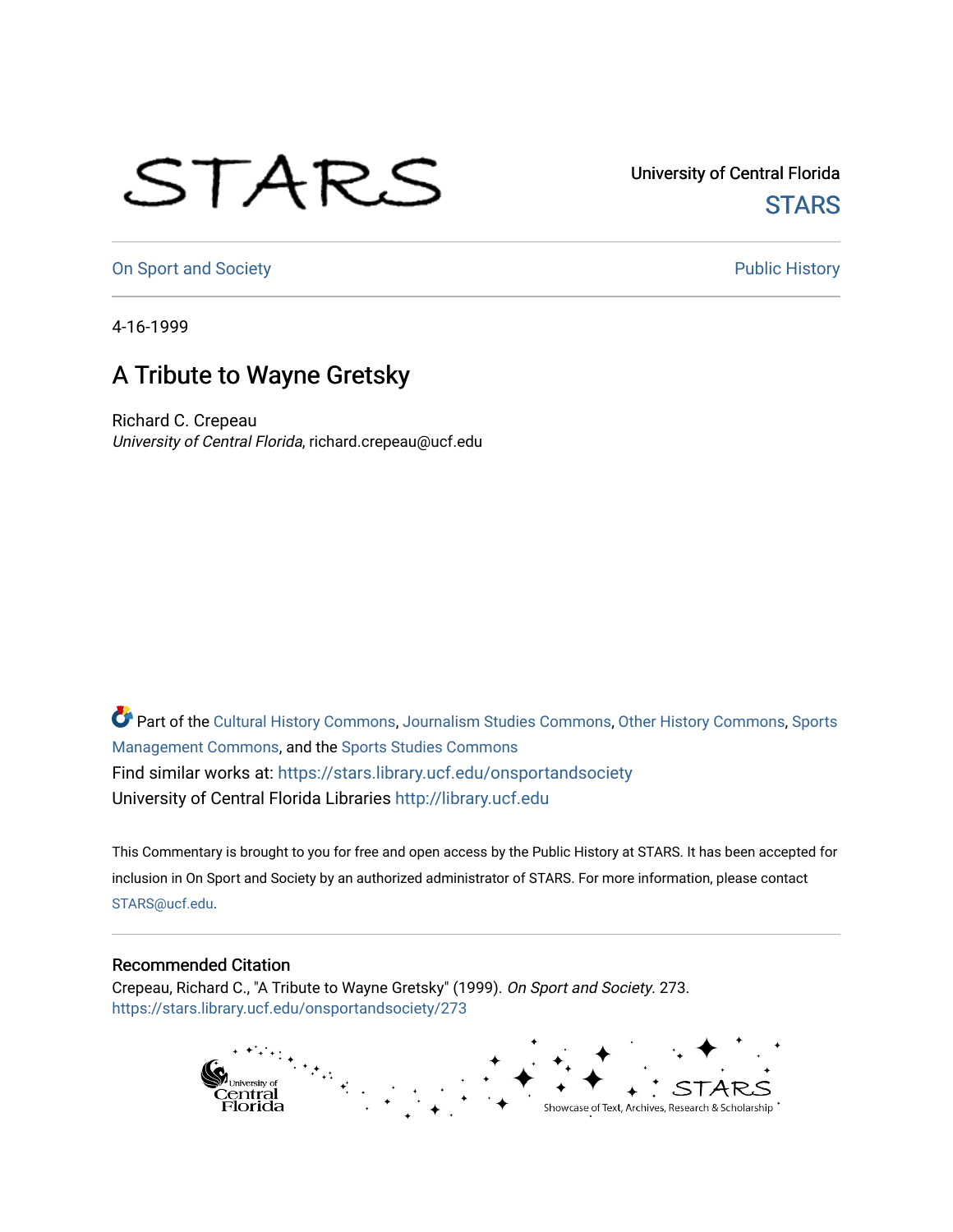## SPORT AND SOCIETY FOR ARETE April 16, 1999

Wayne Gretzky's retirement marks the end of the career of one of the greatest sports stars of the century and the greatest hockey player of all time. A list of his achievements is mind boggling: Nine Hart Trophies as regular season MVP all in the 1980s; Two Conn Symthe Trophies as MVP in the Stanley Cup Playoffs; Five times the winner of Lester Pearson Award given to the outstanding player as voted by the players; Four Time Lady Bing Trophy winner as most gentlemanly player. He is the owner of over sixty NHL career records including goals (894), assists (1962) and points (2856). He was the All-Star Game MVP four times including this season. The list goes on and on and on.

These numbers are impressive even to those who know little of hockey. But numbers only begin to tell the tale of this truly extraordinary athlete and person.

Gretzky's name will no doubt always be associated with the Edmonton Oilers who won four Stanley Cups while he was there. The year following his departure the Oilers won a fifth Stanley Cup and players and coaches alike paid tribute in the post-game interviews to Gretzky for having taught them how to win. Even in his absence he remained a presence in the Oilers' dynasty.

Moving to Los Angeles for the 1989-90 season Gretzky took that franchise and turned it around, helping to develop a large fan base for hockey in Southern California. The move to Los Angeles also raised the profile of hockey across the United States and ignited the hockey boom that has marked the decade of the Nineties. In 1993 Gretzky led the Kings to the Stanley Cup Finals where they came within a curve on the blade of a stick from winning.

After dominating the Eighties and early Nineties Gretzky moved on to St. Louis and then New York where with the Blues and the Rangers he continued to play at an amazingly high level. Until this injury plagued year he remained near the top of the NHL in offensive statistics. This year in his twenty-first year of professional hockey there were times when he looked like an ordinary player and for Wayne Gretzky that must have been a terrible feeling.

All along the way Gretzky entertained the hockey fans, gave them his best every time he stepped onto the ice, and continued to bring new fans to the game. This may have been his greatest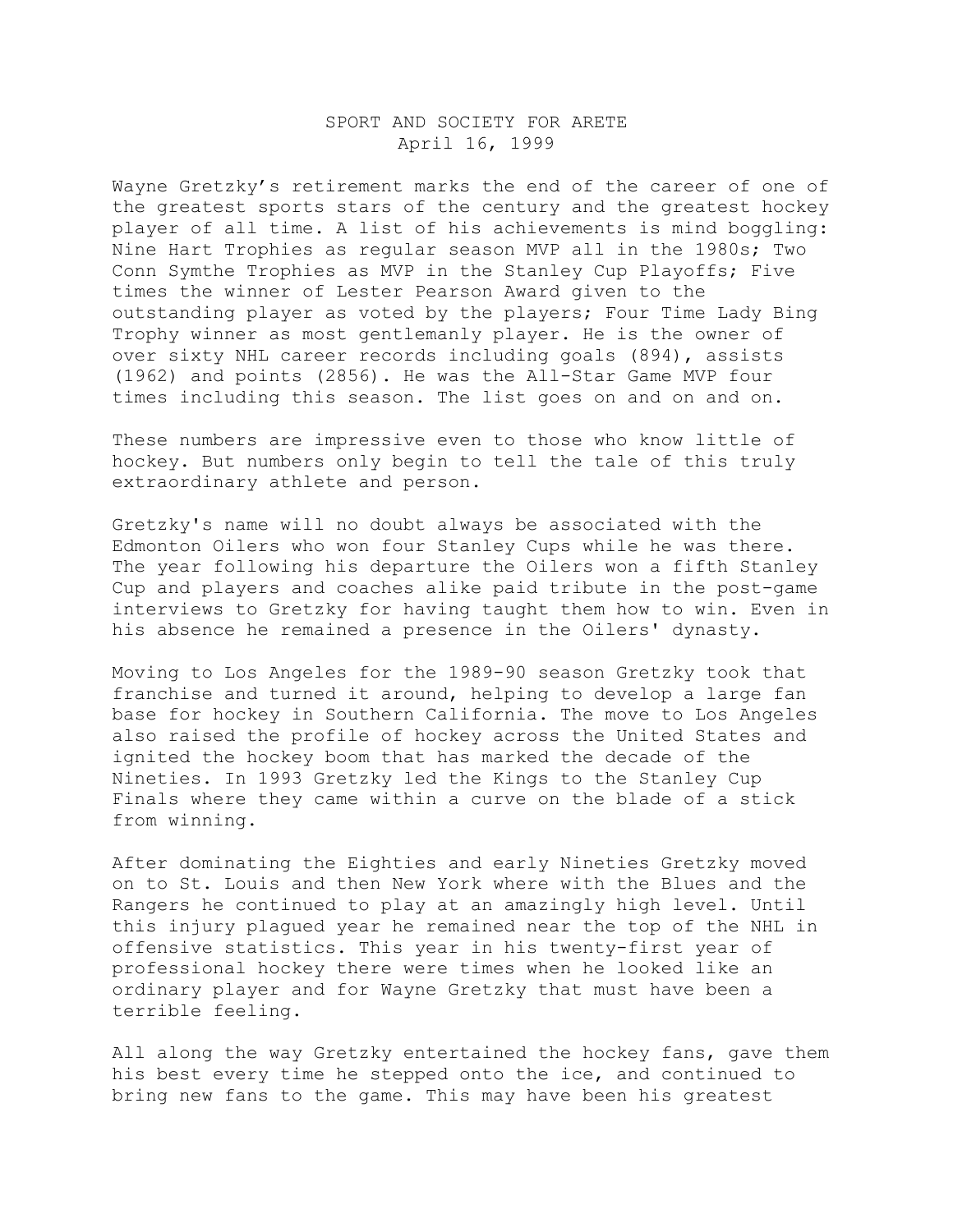achievement, as was recognized in 1994 when he was given the Lester Patrick Award for outstanding service to hockey in the United States.

Every decade or so an athlete comes along who takes his or her sport to new and higher levels. The standards of excellence are raised. The artistry of play is elaborated. Things are done which have never been done before. Long-standing records are broken. The fans flock to see the new star become a hero. It's all remarkable and very exciting, worthy of great plaudits.

But only once in a lifetime does an athlete appear who totally redefines a sport. This is what Wayne Gretzky has done. This is why in fifty or a hundred years the name Gretzky will stand alone when the athletes of the second half of the 20th century are discussed. His name will carry the same instant and nearly universal recognition and reverence that today is given only to Babe Ruth.

Wayne Gretzky redefined the game of hockey during the decade of the Eighties, just as Ruth redefined baseball in the Twenties. And both men resurrected and reinvigorated games that were under a cloud. In the case of Ruth the Black Sox scandal had left a cloud over baseball. Ruth brought new excitement and interest with both the number and dimensions of his home runs. Talk of the Black Sox was soon forgotten, replaced by awe and wonder at the Ruthian Clout. The Babe revolutionized baseball, changing it from a game dominated by pitching and speed (Ruth himself having been a dominating pitcher), to a game dominated by the big hitters and the home run. Offense superseded defense with a vengeance.

In the case of Gretzky and hockey there was no cloud of scandal to blow away, but much of the sporting press and the public had grown weary of the goon hockey that seemed so prevalent in the Sixties and Seventies. There were as well, especially in the United States, complaints about the low scoring in hockey that adversely affected its appeal on television. Wayne Gretzky changed all of that, as hockey in the Eighties was transformed and its popularity soared.

Hockey and Gretzky are a perfect match. Hockey is a game of speed, skills and grace, a fact that should not be hidden behind the fighting and the muscle. Gretzky's athletic skills have been developed to levels of artistry, which are perfect for this game. His skating is marked by an economy of motion, with moves never before seen on the ice. His vision, especially his